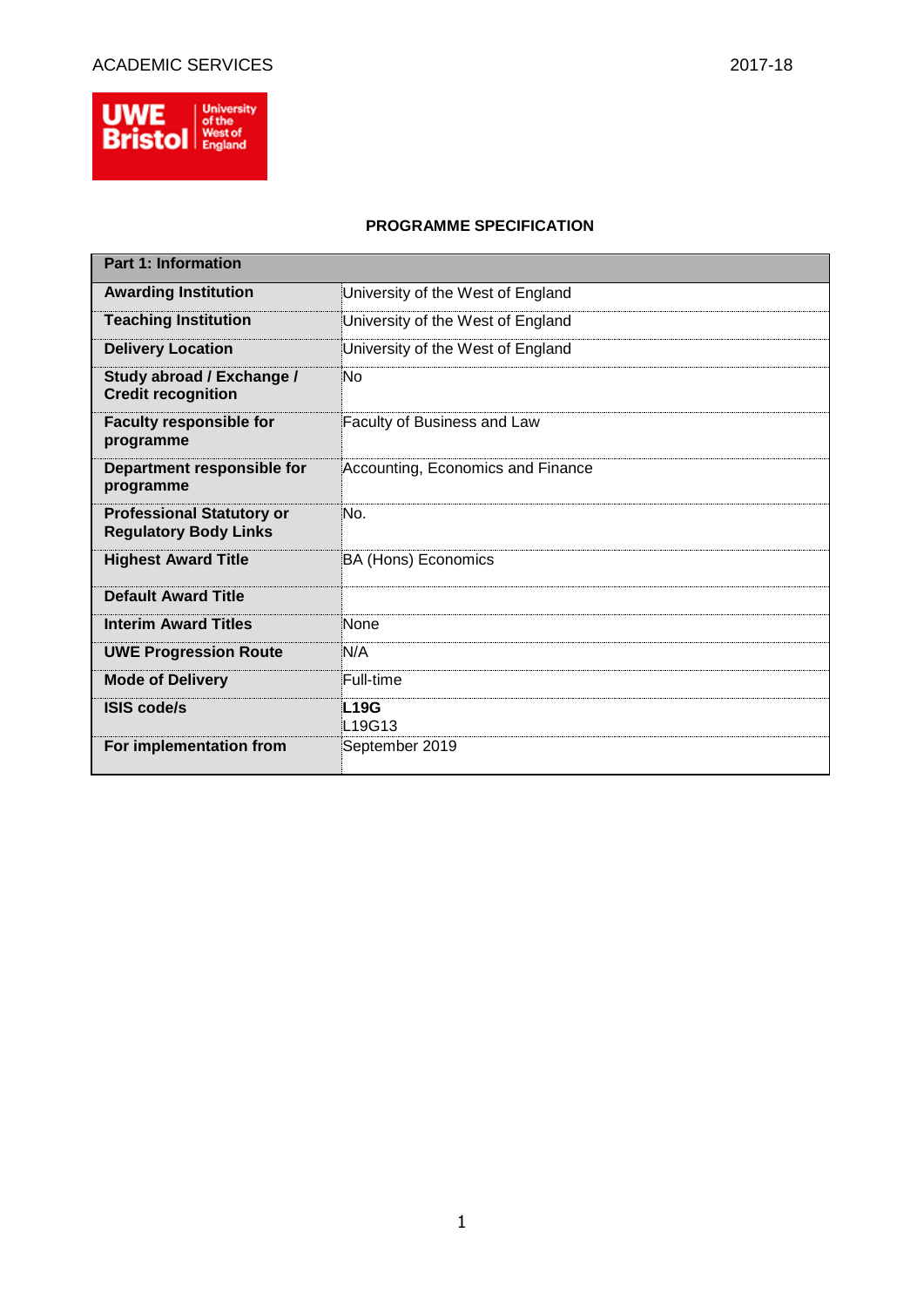## **Part 2: Description**

Students taking BA (Hons) Economics (top up) will acquire the skills and intellectual attributes associated with employment or further study as an economist as well as a broad range of transferrable skills associated with problem solving, critical thinking, quantitative reasoning and data analysis. Students will develop key analytical and transferable skills, enabling them to evaluate economic, financial and business information, analyse contemporary issues and make informed conditional forecasts.

The programme has strong theoretical and policy-related components and focuses on real-world issues such as intergenerational sustainability, business cycles, monetary and fiscal policies, and long run global economic growth. Students will learn a range of methods and theories to understand these issues. The programme draws on cutting edge economic knowledge based on up-to-date research and scholarly activities and applies this to the real world.

Students will develop communication and presentation skills enabling them to tell coherent stories about complex issues to a variety of audiences. The programme enables students to become practical economists with the necessary skills to enter into a wide variety of jobs in private, public and non-profit organisations of varying size, including business enterprises, financial institutions, government departments and international and multinational organisations.

## **Programme requirements for the purposes of the Higher Education Achievement Record (HEAR)**

The graduates are engaged, aware of context, informed about the world, and about the economy and economic sustainability; are critical, technically competent, confident but aware of the limitations of their analysis; are skilled problem-solvers, good communicators and narrators, team workers; are able to deploy their judgement as to the right method, theory or data set to employ at any one time. They are analysts and synthesisers, knowledgeable about economics and the economic system.

### **Regulations**

Approved to [University Regulations and Procedures](http://www1.uwe.ac.uk/students/academicadvice/assessments/regulationsandprocedures.aspx)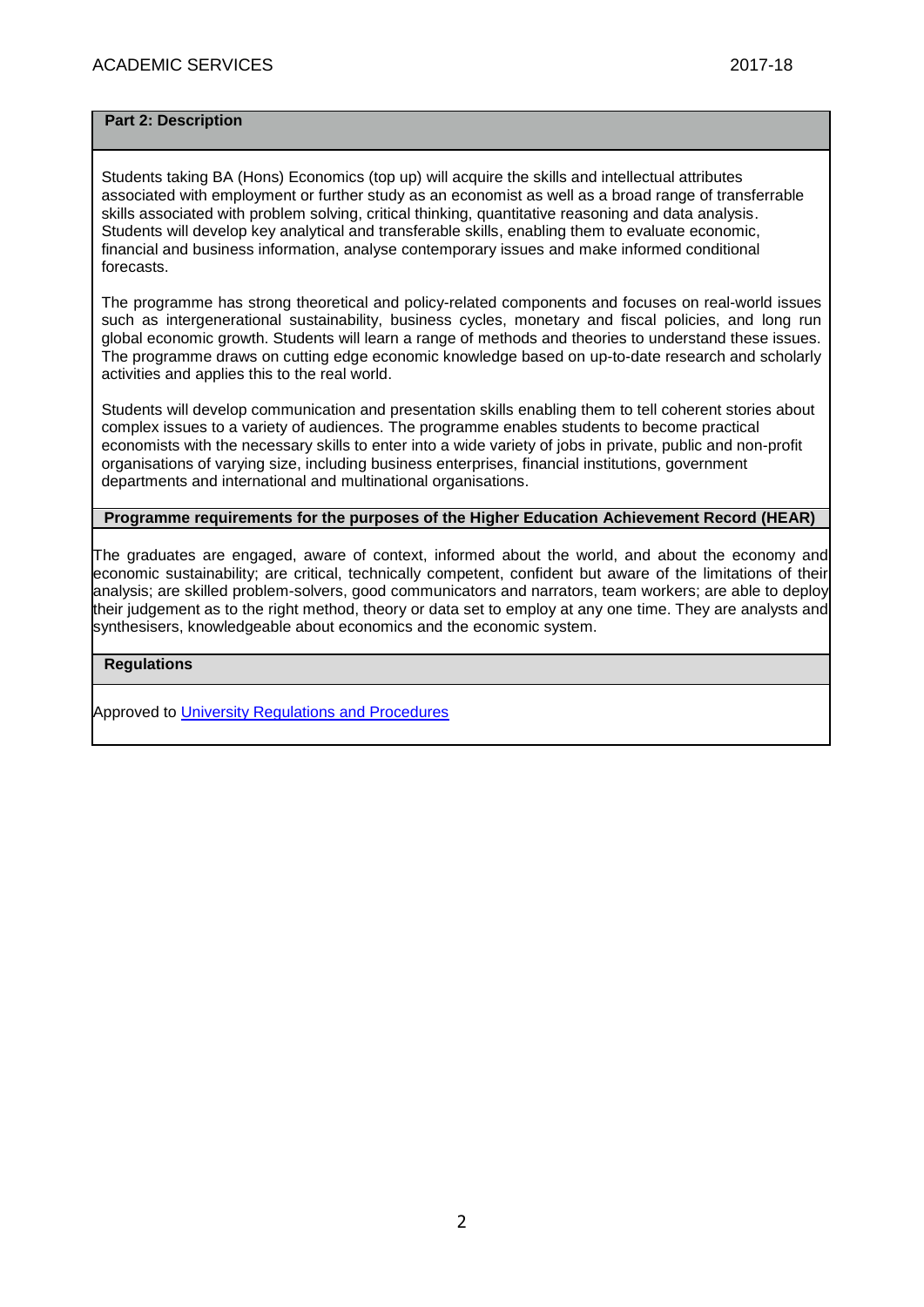| <b>Learning Outcomes:</b>                                                                                                            | Economic Theory and Policy | Project      | Economics of Internationa<br>Vlarkets | Sustainable Business | Academic & Professional<br>Development |
|--------------------------------------------------------------------------------------------------------------------------------------|----------------------------|--------------|---------------------------------------|----------------------|----------------------------------------|
| (A) Knowledge and understanding of:                                                                                                  |                            |              |                                       |                      |                                        |
| Key economic concepts, theories and methods.                                                                                         | ✓                          | $\checkmark$ | ✓                                     | $\checkmark$         |                                        |
| The alternative ways of analysing opportunities and challenges.                                                                      | $\checkmark$               | $\checkmark$ |                                       |                      | $\checkmark$                           |
| The relationships between economic theory, evidence and policy<br>design.                                                            | ✓                          |              | $\checkmark$                          |                      |                                        |
| Ethical issues in economic theory, empirical analysis and policy<br>design.                                                          | ✓                          | $\checkmark$ |                                       | $\checkmark$         |                                        |
| The significance of sustainability, welfare, and equity in economics.                                                                |                            |              |                                       | ✓                    |                                        |
| (B) Intellectual Skills<br>Gather, evaluate and analyse quantitative and qualitative data and<br>evidence from a range of resources. | ✓                          | $\checkmark$ | ✓                                     | $\checkmark$         |                                        |
| Apply analysis and critical thinking skills to make appropriate<br>decisions in challenging contexts.                                | ✓                          | $\checkmark$ | ✓                                     | $\checkmark$         | $\checkmark$                           |
| (C) Subject/Professional/Practical Skills                                                                                            |                            |              |                                       |                      |                                        |
| Communicate effectively using a variety of media.                                                                                    |                            |              |                                       |                      |                                        |
|                                                                                                                                      | ✓                          | $\checkmark$ | ✓                                     | ✓                    | $\checkmark$                           |
| Demonstrate effective team working skills.                                                                                           | ✓                          |              | ✓                                     | ✓                    | $\checkmark$                           |
| Problem solving, critical analysis, induction and deduction.                                                                         | ✓                          | $\checkmark$ | ✓                                     | ✓                    |                                        |
| (D) Transferable skills and other attributes                                                                                         |                            |              |                                       |                      |                                        |
| Recognise ethical challenges and apply ethical reasoning in a<br>professional context                                                | ✓                          |              |                                       | ✓                    |                                        |
| Recognise diversity and cross cultural perspectives in a business<br>context                                                         | ✓                          |              | ✓                                     | $\checkmark$         |                                        |
| Demonstrate self-reliance and independence in learning and<br>professional development                                               | ✓                          | $\checkmark$ | ✓                                     | $\checkmark$         | ✓                                      |
| Apply enterprising and creative behaviours in a professional context.                                                                | $\checkmark$               | $\checkmark$ |                                       |                      | $\checkmark$                           |
| Be self-aware and reflective.                                                                                                        | ✓                          | $\checkmark$ | $\checkmark$                          | ✓                    | $\checkmark$                           |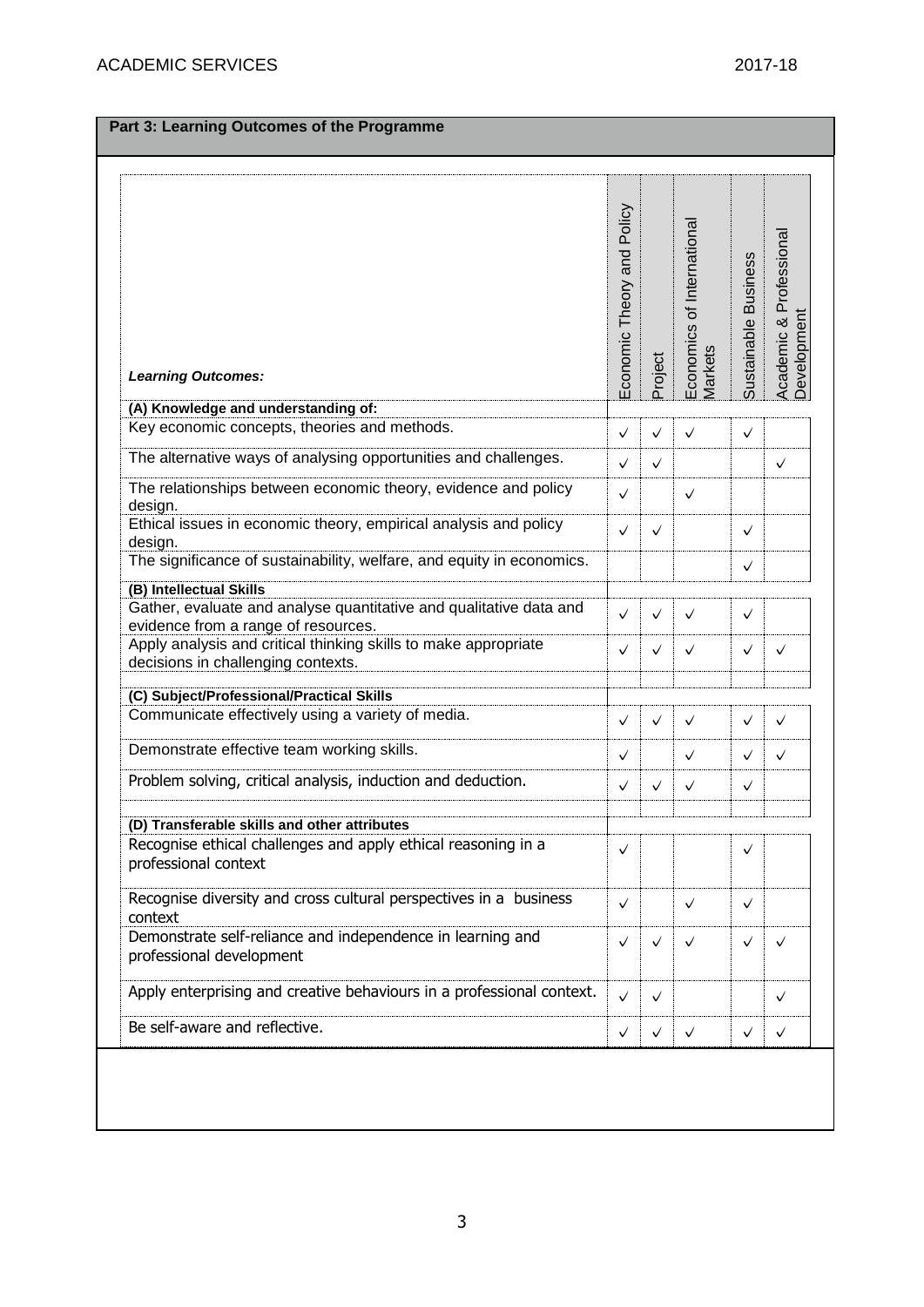## **Part 4: Programme Structure**

This structure diagram demonstrates the student journey from Entry through to Graduation for a typical **full time undergraduate student** including:

- level and credit requirements
- interim award requirements
- module diet, including compulsory and optional modules

| <b>ENTRY</b> |            | <b>Compulsory Modules</b>                                                                                                                                                                                                                                                                                            | <b>Optional Modules</b>                                                                                                                                                                                                                                              | Interim Awards |
|--------------|------------|----------------------------------------------------------------------------------------------------------------------------------------------------------------------------------------------------------------------------------------------------------------------------------------------------------------------|----------------------------------------------------------------------------------------------------------------------------------------------------------------------------------------------------------------------------------------------------------------------|----------------|
|              | ო<br>Level | UMED93-30-3<br>Economic Theory and<br>Policy<br>UMCDFS-30-3<br><b>Business Project</b><br>OR.<br><b>UMED8Y-30-3</b><br>Project<br><b>UMED8V-15-3</b><br>Economics of International<br><b>Markets</b><br>UMED95-15-3<br><b>Sustainable Business</b><br><b>UMCDQ3-15-3</b><br>Academic and Professional<br>Development | UMED98-15-3<br>Economics of Labour and<br>Migration<br><b>UMED8X-15-3</b><br>The Economics of<br><b>Developing Countries</b><br>UMED96-15-3<br>Econometrics<br>UMED99-15-3<br><b>Behavioural Economics</b><br>UMEDJA-15-3<br><b>Feminist and Gender</b><br>Economics | <b>NONE</b>    |

*Add further boxes as required for additional modules*

### **Part time:**

No part-time route is offered for this course

## **Part 5: Entry Requirements**

Entry to this programme is normally based on the satisfactory completion of appropriate externallyvalidated prior study equivalent to FHEQ levels 4 and 5 of a suitable credit volume in a related subject area which enables applicants to have achieved the prerequisite knowledge and academic competence required for level six study in Economics.

This prior study may include, but is not limited to:

Successful completion of a foundation degree in business, management or a related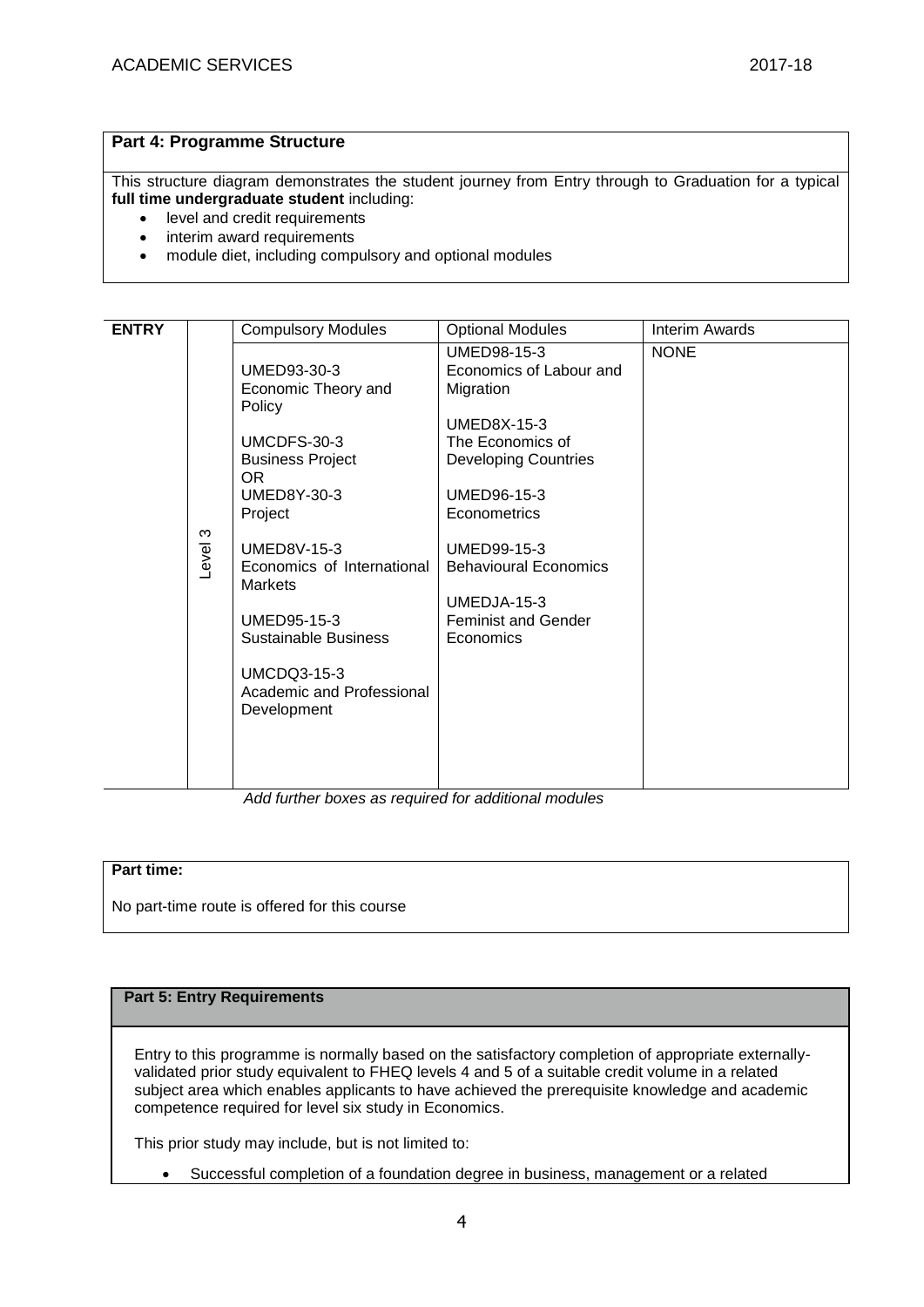#### **Part 5: Entry Requirements**

#### discipline

- Successful completion of a Higher National Diploma in business, management or a related discipline
- Successful completion of prior study at least equivalent to 240 credits at a level commensurate with FHEQ levels four and five (subject to individual assessment of prior learning and/or prior qualification mapping)

International students seeking require IELTS with 6.0 in all components or an overall band score of 6.5 or above.

## **Part 6: Reference Points and Benchmarks**

[QAA UK Quality Code for HE](http://www.qaa.ac.uk/assuringstandardsandquality/quality-code/Pages/default.aspx)

-Framework for higher education qualifications (FHEQ)

- -Subject benchmark statements
- -Qualification characteristics for [Foundation degrees](http://www.qaa.ac.uk/en/Publications/Documents/Foundation-degree-qualification-benchmark-2010.pdf) and [Master's degrees](http://www.qaa.ac.uk/en/Publications/Documents/Masters-Degree-Characteristics-2010.pdf)

[AACSB Accreditation Standards](https://www.aacsb.edu/accreditation/standards)

[Strategy 2020](http://www1.uwe.ac.uk/about/corporateinformation/strategy.aspx) [University](http://www1.uwe.ac.uk/aboutus/policies) policies UWE Charter

Faculty strategies and policies:

Blended Learning Framework Curriculum Principles Employability Strategy Faculty of Business and Law LTA Strategy

Staff research projects

Where possible staff are encouraged to utilize their research – and that of colleagues – to inform their teaching, both in terms of content and pedagogic approach

Employer interaction and feedback

Employers and alumni are regularly consulted to ensure the currency and relevance of the programme

The programme is in line with the QAA subject benchmark for Economics.

The on-going development of the programme and the quality of teaching and learning are informed by current students through module evaluations and SRSFs, by graduates through the alumni network, through fellow economists via the external examiners and by employers such as the Office of National Statistics.

The subject lends itself to sustainable development (QAA-HEA Guidance) more than most given the economic theories of growth, development, sustainability and environmental economics. The research-led strategy of the group lends itself to making the goals achievable for the UWE Economics graduate.